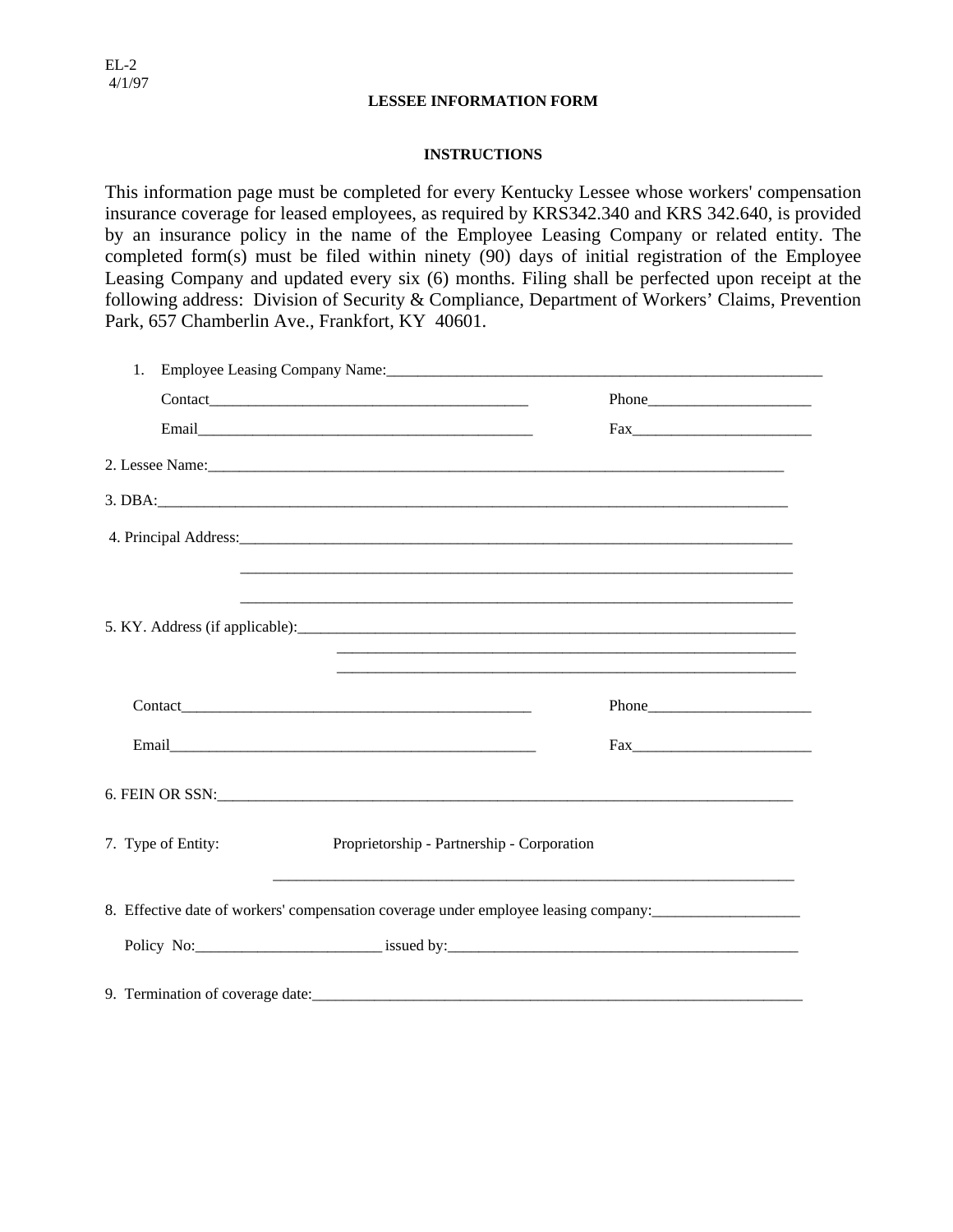## **WORKERS' COMPENSATION KRS342.615**

# **KRS342.615 Registration of employee leasing companies - Coverage requirements for lessees - Status of temporary help service**

(1) As used in this section:

- (a) "Employee leasing company" or "lessor" means an entity that grants a written lease to a lessee pursuant to an employee leasing arrangement.
- (b) "Lessee" means an employer that obtains all or part of its workforce from another entity through an employee leasing arrangement.
- (c) "Leased employee" means a person performing services for a lessee under an employee leasing arrangement.
- (d) "Employee leasing arrangement" means an arrangement under contract or otherwise whereby the lessee leases all or some of its workers from an employee leasing company. Employee leasing arrangements include, but are not limited to, full-service employee leasing arrangements, long-term temporary arrangements, and any other arrangement which involves the allocation of employment responsibilities among two (2) or more entities. For purposes of this section, "employee leasing arrangement" does not include arrangements to provide temporary workers.
- (e) "Temporary worker" means a worker who is furnished to an entity to substitute for a permanent employee on leave or to meet seasonal or short-term workload conditions for a finite period of time.
- (f) "Temporary help service" means a service whereby an organization hires its own employees and assigns those employees to clients for finite periods of time to support or supplement the client's workforce in special work situations, including employee absences, temporary skill shortages, and seasonal workloads.
- (2) A corporation, partnership, sole proprietorship, or other business entity which acts as an employee leasing company shall register with the commissioner in the manner as prescribed by administrative regulations.
- (3) Any lessor of employees whose workers' compensation insurance has been terminated within the past five (5) years in any jurisdiction due to a determination that an employee leasing arrangement was being utilized to avoid premiums, taxes, or assessments otherwise payable by lessees shall be ineligible to register with the commissioner or, to remain registered if previ ously registered.
- (4) A lessee shall fulfill ita statutory responsibility , to secure benefits for leased employees under this chapter by purchasing and maintaining a standard workers' compensation policy approved by the commissioner of the Department of Insurance. A lessee may fulfill that responsibility by contracting with an employee leasing company to purchase and maintain the required insurance policy. In either event, it shall be the responsibility of the lessee to maintain in its files at all times the certificate of insurance, or a copy thereof, evidencing the existence of the required insurance, The exposure and experence of the lessee shall be used in determining the premium for the policy and shall include coverage for all leased employees.
- (5) A temporary help service shall be deemed the employer of a temporary worker and shall be subject to the provisions of this chapter.

(Enact. Acts 1996 (lst Ex. Sess.), ch. I, § 36, effective December 12, 1996.)

**Legislative Research Commission Note.** (12/12/96). In codifying this statute, the phrase 'employer leasing company' defined in subsection (1)(a) of the statute has been changed to read 'employee leasing company' as being a manifest clerical or typographical error under KRS  $7.136(1)(b)$ . It is clear both from the terms or this defnition itself as well as from the fact that 'employee leasing company,' not 'employer leasing company" is used within this range of statutes that the word 'employer' should be 'employee' in this phrase.

**Kentucky Law Journal** Baugh, Worker's Compensation: Temporary Employees and the Exclusiveness-of-Remedy Provisions, 86 Ky. L.J. 1 (1997-98).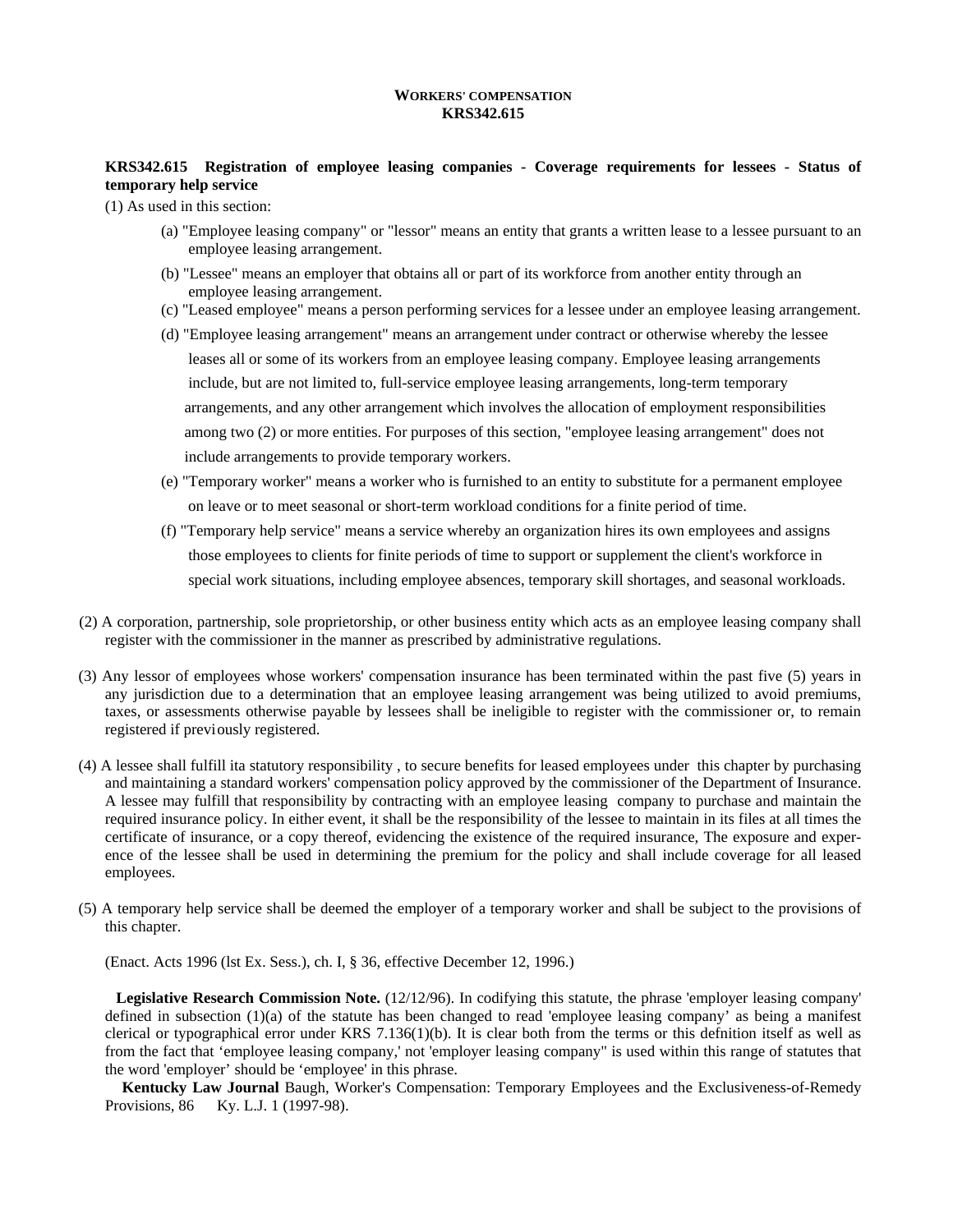#### **803 KAR 25:230. Employee leasing. RELATES TO: KRS 342.615 STATUTORY AUTHORITY: KRS 342.260, 342.615**

**NECESSITY, FUNCTION, AND CONFORMITY:** KRS 342.260 requires the commissioner to promulgate administrative regulations necessary to implement the provisions of KRS Chapter 342. KRS 342.615 requires the commissioner to promulgate an administrative regulation to establish the manner of registration for an employee leasing company with the commissioner. This administrative regulation establishes the manner in which an employee leasing company shall register with the commissioner.

### **Section 1. Registration**.

(1) To be eligible to conduct business in Kentucky, a corporation, partnership, sole proprietorship, or other business entity which provides staff, personnel or an employee to be employed in this state to a business pursuant to a lease arrangement or agreement shall register with the commissioner in the manner established in this section of the administrative regulation. The registration shall:

(a) Be on form EL-1, Employee Leasing Company Registration Form;

(b) Be filed with the Division of Security and Compliance, Kentucky Department of Workers' Claims; and

(c) Include:

1. The name of the lessor;

2. The address of the principal place of business of the lessor and the address of each office it maintains within this state; 3. The lessor's taxpayer or employer identification number;

4. A list by jurisdiction of each name that the lessor has operated under in the preceding five (5) years including an alternative name, name of a predecessor and, if known, name of successor business entity;

5. A list of each person or entity who owns a five (5) percent or greater interest in the employee leasing business at the time of application and a list of each person or entity who formerly owned a five (5) percent or greater interest in the employee leasing company or a predecessor, successor, or alter ego in the preceding five (5) years;

6.a. If coverage has been cancelled or nonrenewed, a list of each cancellation or nonrenewal of workers' compensation

insurance which has been issued to the lessor or a predecessor in the preceding five (5) years. The list shall include the: (i) Policy or certificate number;

(ii) Name of insurer or other provider of coverage;

(iii) Rate of cancellation; and

(iv) Reason for cancellation; or

 b. If coverage has not been cancelled or nonrenewed, a sworn affidavit signed by the chief executive officer of the lessor attesting to that fact.

 7. The name of the carrier of the current workers' compensation insurance, its policy number, policy period, and the name of the insured as it appears on the policy; and

8. A signed certification that states that the:

a. Person signing is the duly authorized agent for the employee leasing company;

b. Information contained in the registration form is true; and

c. Applicant shall:

(i) Notify the commissioner of a change in the information provided in the registration; and

 (ii) Provide information regarding workers' compensation coverage of a leased employee within ninety (90) days of approval on Form EL-2.

(2) A person filing a registration statement pursuant to this section shall immediately notify the commissioner as to a change in the information provided pursuant to this section.

(3) The commissioner shall maintain a list of those lessors who are satisfactorily registered with the commissioner.

(4) A lessor which was doing business in this state prior to effective date of this administrative regulation shall register with the commissioner within thirty (30) days of the effective date of this administrative regulation.

**Section 2. Lessee Information Form**. An employee leasing company shall file a Lessee Information Form, Form EL-2, for each Kentucky lessee for whom the company or a related entity provides the workers' compensation insurance coverage. The form shall: (1) Be:

(a) Filed within ninety (90) days of the initial registration of the employee leasing company;

(b) Updated every six (6) months; and

 (c) Considered filed upon receipt of the form at the Division of Security and Compliance, Kentucky Department of Workers' Claims; and

(2) Include the:

(a) Name of the employee leasing company and the lessee;

(b) Address of the principal place of business of the lessor and the address of each office it maintains within this

state;

(c) Lessor's taxpayer or employer identification number;

(d) Effective date of the workers' compensation coverage, the policy number, and the name of the issuer of the

policy; and

(e) Termination of coverage date.

**Section 3. Advertising Prohibition.** An organization registered under KRS 342.615 shall not reference the registration orally or in an advertisement, marketing material, or publication.